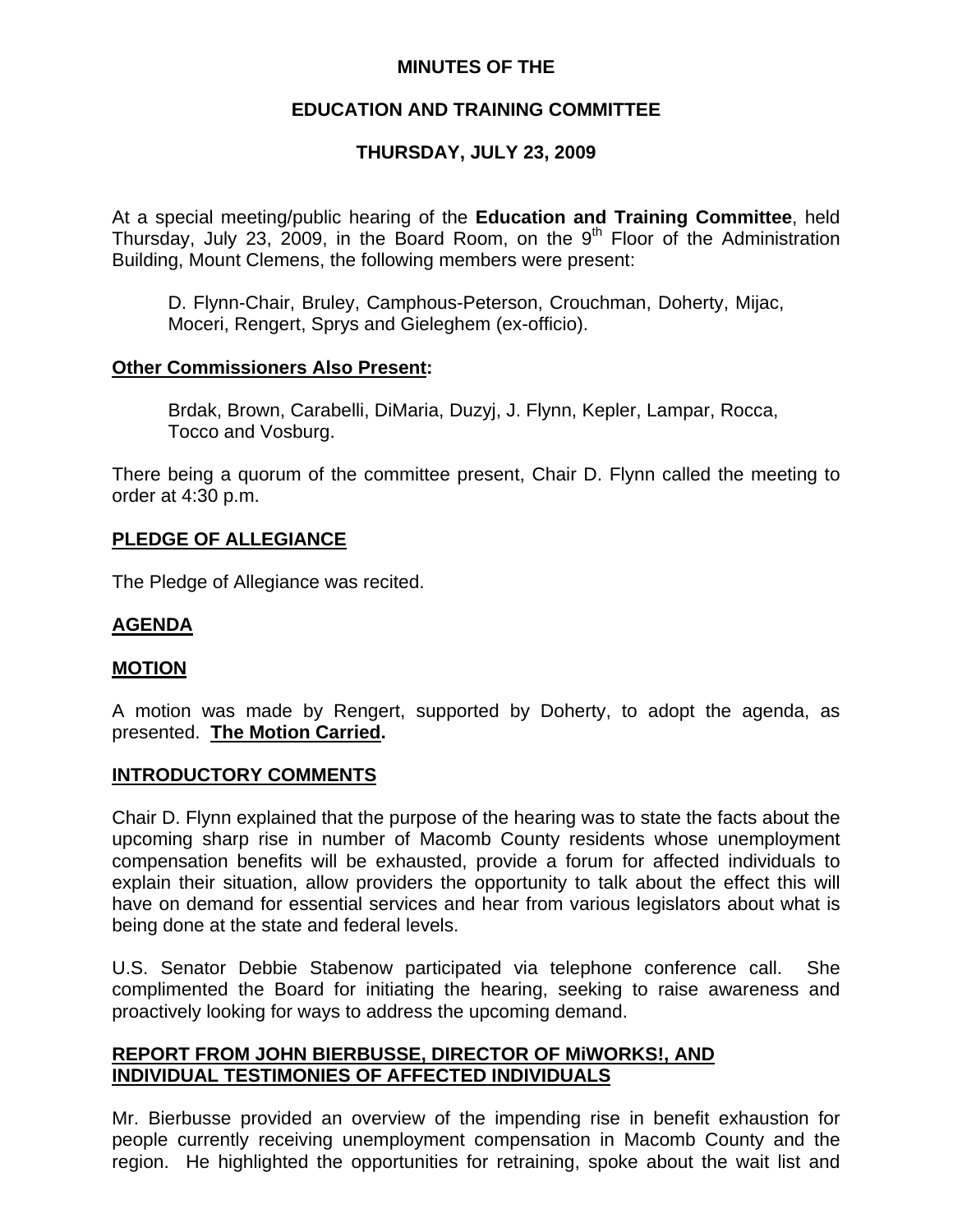U.S. Congressman Sander Levin participated via telephone conference call. He spoke about the situation in Macomb County and said that legislation was near to being introduced that would provide an extension for those people whose benefits will be exhausted. He commended the Board for holding this event and expressed support to those going through hard times.

Mr. Bierbusse continued his presentation and then introduced individuals who are nearing benefits exhaustion: Jason Oziem, Thomas Thieda, Jery Klein, Sr., Dennis Keena and James Knight. All spoke about their individual circumstances.

# **PRESENTATIONS BY PUBLIC SERVICE PROVIDERS**

Mr. Frank Taylor, Director of Macomb County Community Services Agency, presented an overview of services his agency currently provides and talked about the increase in demand for emergency food and Head Start services and the number of customers in the system, many of them first time. He presented a new "Essential Resources Guide" and said it will be published on the Macomb County website and copies will also be made for distribution. He said the Guide contains contact details for helpful information and services that are currently available for people who need help with food, shelter, bills, medical care, etc.

Ms. Kay Andrzejak, Acting Director for the Macomb County Department of Human Services, provided testimony about the increase in applications, number of active cases and available services provided by her department. She also spoke about the process of applying and what type of help people can expect to receive from DHS. She said they hope to have an online application process in the very near future.

Mr. Bill Sullivan, Director of United Way 211, provided a presentation about the complexity of the problem and said that focus has to be on developing a road map for social change here in Southeast Michigan and talked about the case for action. He said United Way 211 provides callers with opportunities to seek solutions. He talked about implementation of a five-year plan and said that success will depend upon a detailed work plan and should focus on critical factors and will also require a cooperative effort between public, private and non-profit sectors. He also mentioned a need for help with the school breakfast and snack program.

## **REPORTS FROM FEDERAL/STATE OFFICIALS**

Lt. John D. Cherry, Jr., thanked committee for provided testimony in which he acknowledged the gravity of the current economic climate and continuing related problems, including the number of unemployed people whose benefits will exhaust soon. He urged federal support for the continuation of unemployment compensation benefits. He also highlighted efforts by the current administration to address the situation and improve Michigan's future.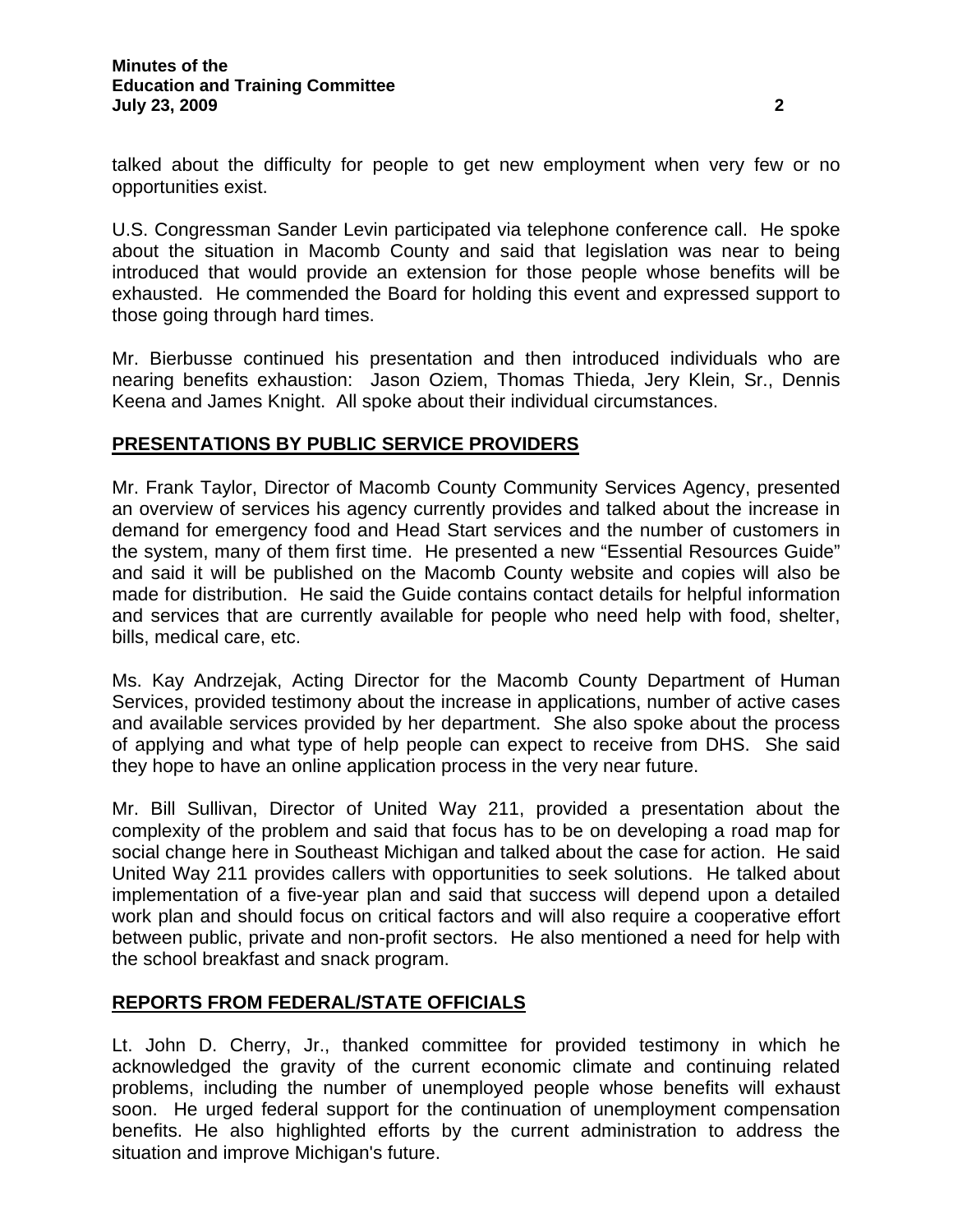Ms. Vicki Selva spoke on behalf of Senator Levin and thanked the Board for highlighting the issues being faced in Macomb County.

Ms. Czernel, District Director, spoke on behalf of Congresswoman Miller and shared her thoughts on unemployment issues in Macomb County.

Testimony was heard from the following State Representatives: Jon Switalski, Kim Meltzer, Fred Miller, Tory Rocca and Harold Haugh.

## **PUBLIC HEARING/TESTIMONIALS**

James Hanna, 38960 Hazel Street, Harrison Township Steve Murphy, 31707 Fuerstenau, Richmond Township Sherry Harley, 24745 Wagner, Warren Mary Byrd, Clinton Township

#### **COMMISSIONER COMMENTS**

Commissioner Doherty spoke about the County Health Plan.

Commissioner Vosburg stated that MSU Extension can provide assistance to homeowners and mortgage holders who need help in accessing available programs.

Commissioner Mijac spoke about looking at waiting lists for job training at a community college due to lack of money. He referred to the Central Resource Guide and spoke about coordination in getting this information out to individuals who are currently unemployed in the county and stressed the importance of personal contact.

Commissioner Bruley spoke about the importance of extending the unemployment benefits.

Commissioner Brown urged people to contact their county commissioner for assistance with available programs.

### **ADOPT RESOLUTION URGING THE FEDERAL GOVERNMENT TO EXTEND UNEMPLOYMENT BENEFITS (OFFERED BY BOARD CHAIR ON BEHALF OF BOARD)**

#### **COMMITTEE RECOMMENDATION – MOTION**

A MOTION WAS MADE BY MOCERI, SUPPORTED BY MIJAC, TO RECOMMEND THAT THE BOARD OF COMMISSIONERS ADOPT A RESOLUTION URGING THE FEDERAL GOVERNMENT TO EXTEND UNEMPLOYMENT BENEFITS.

The following commissioner spoke: Gieleghem.

Chair D. Flynn called for a vote on the motion and **THE MOTION CARRIED.**